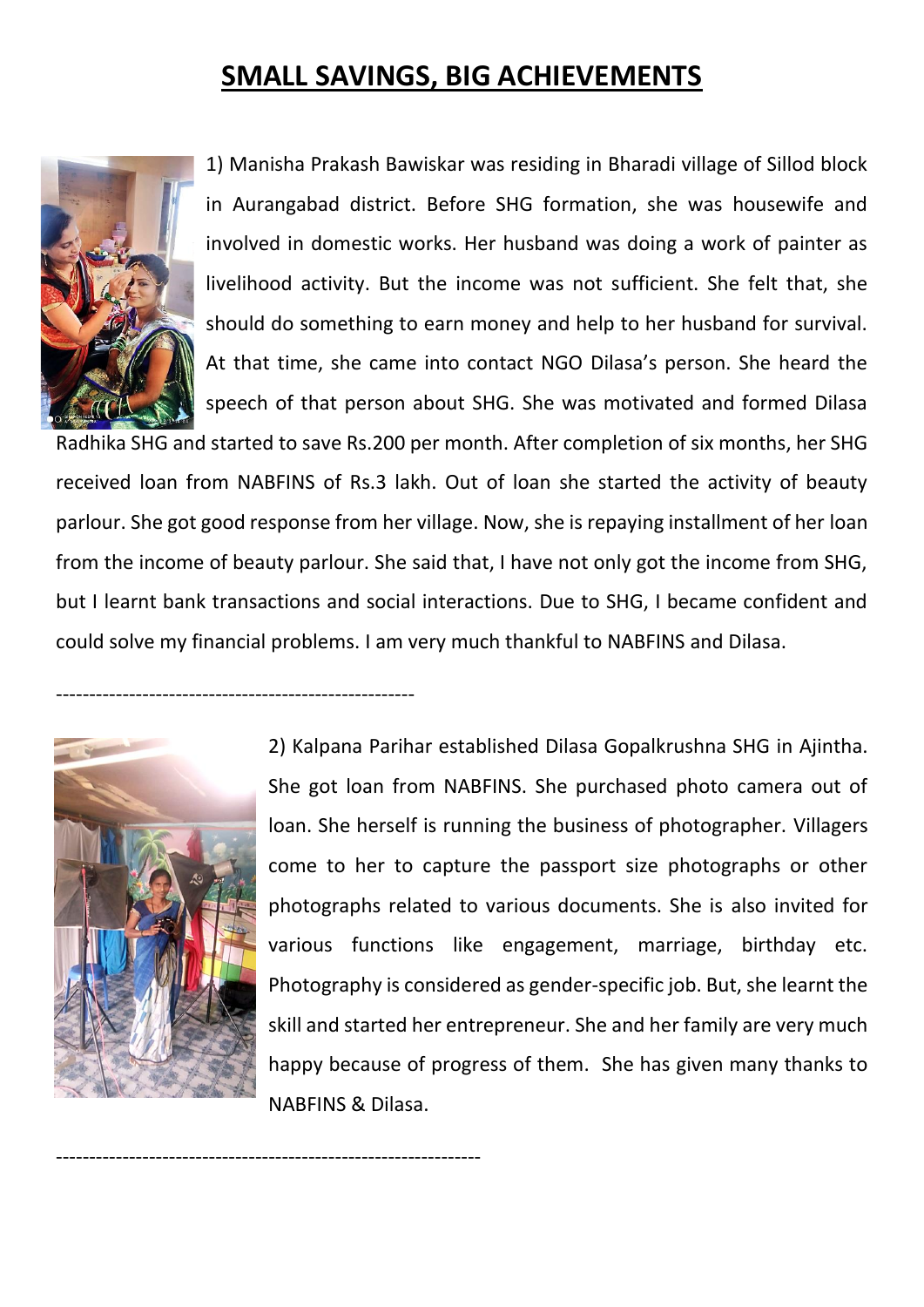

3) Rani Parihar and Sharda Parihar are another two members of Dilasa Gopalkrushna SHG. They jointly started the unique and useful activity of water purification unit in Ajintha village. This unit is located near to Andhari irrigation project. Out of loan, they jointly started this activity. They sell the purified water to the customer. They sell the jar of water with Rs.20 cost. They sell 200 to 250 jars of water per day. Their per day average income is Rs.500. They repaid the loan in one year only. Both are thankful to NABFINS and Dilasa.



----------------------------------------------------

4) Dilasa Renukamata SHG established before two years under the leadership of Shila Naval Kanhere. Her husband has a salon, that was the only source of income for the family. There were up and down in earning the income. Shila's father-in-law was doing the business of idol making. She learnt from him and started making idols of Ganpati, Tuljabhavani, Renukamata, Durgamata, Mahatma Gandhi, Lokmanya Tilak, Chhatrapati Shivaji etc. She purchased moulds, brush, colours from the loan amount. At the time of festival, she used to do colouring

of idols. That is the only shops in Ajintha. So, she is receiving good response. She sends these idols in other districts and out of State also. Because of this activity, family income has increased. Thanks to Dilasa and NABFINS.



-------------------------------------------------

5) Lata Mankar of Dilasa Mauli SHG started the activity of grocery and general store. She purchased essential things for shop out of loan. The shop is fulfilling the daily needs of villagers. Before SHG, her financial situation was very

delicate. But, because of loan, she could start her activity of shop. This shop has become the support not only for her, but for the whole family. She said that SHG is not only financial transaction, but a very good tool to improve the situation of ourselves and the family. Many many thanks to NABFINS & Dilasa.